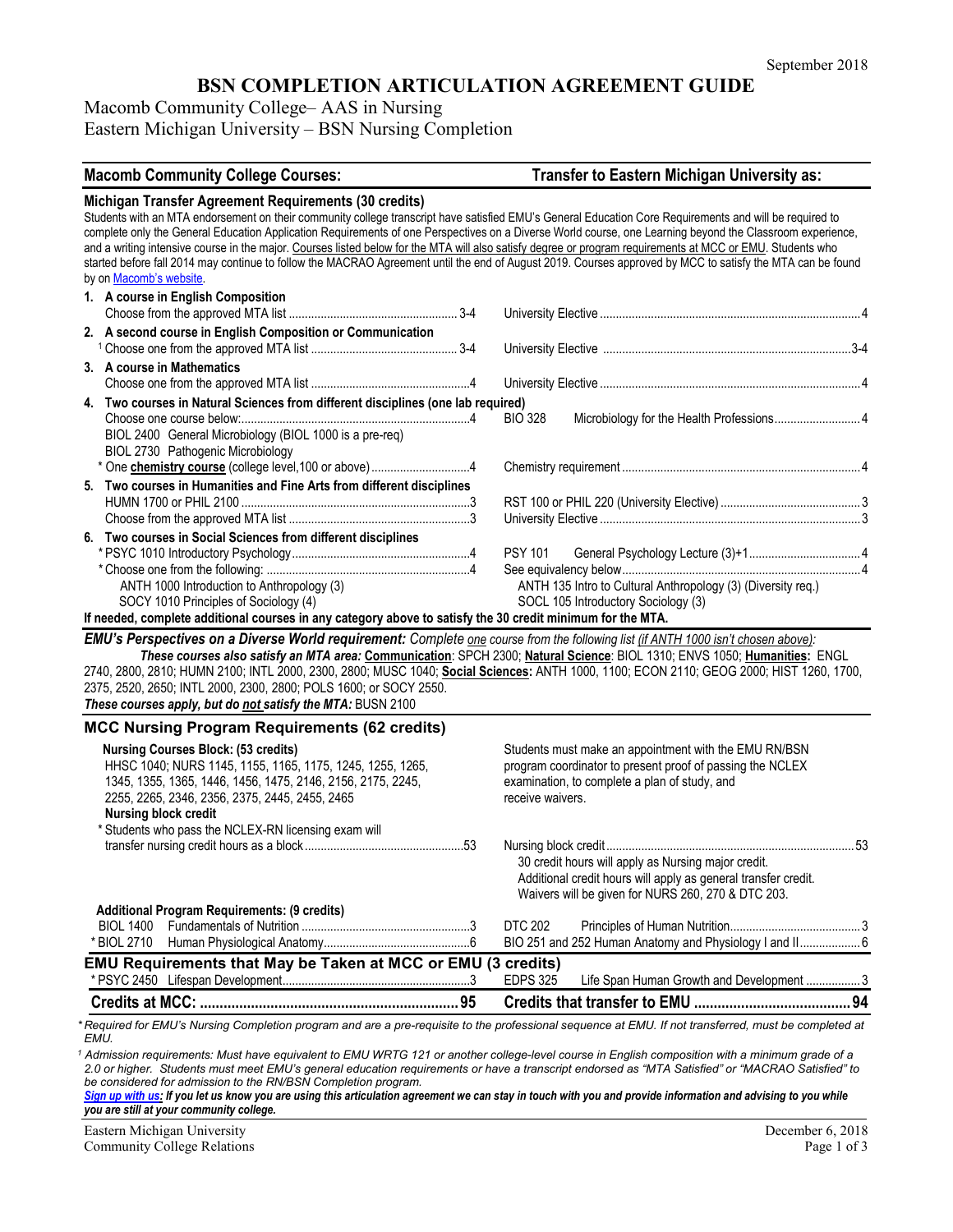## **BSN COMPLETION ARTICULATION AGREEMENT GUIDE**

Macomb Community College– AAS in Nursing Eastern Michigan University – BSN Nursing Completion

## **Completion of the Nursing Program at EMU**

| <b>Major Requirements (30 credits)</b> |  |
|----------------------------------------|--|
|----------------------------------------|--|

| <b>NURS 221</b> |                                                                  |  |
|-----------------|------------------------------------------------------------------|--|
| <b>NURS 265</b> | R.N. Essentials of Prof Nursing Practice  3                      |  |
|                 | NURS 300W Reading & Writing in Nursing Studies 3                 |  |
|                 | <sup>1</sup> NURS 365W RN Essentials of Prof Nursing Practice  3 |  |
| <b>NURS 374</b> | Nursing Research Concepts for Practice 3                         |  |
|                 | NURS 453 Community-based Nursing for RNs 3                       |  |
| <b>NURS 465</b> | R.N. Essentials of Prof Nursing Practice  3                      |  |
|                 | <sup>2</sup> NURS 483L4 RN/BSN Population Focused Capstone Exp 3 |  |
|                 |                                                                  |  |
|                 | <b>Consult Nursing Completion Advisor for suggested courses</b>  |  |
|                 |                                                                  |  |

**Minimum Credits at EMU: ...................................... 30 Maximum Transfer Credits: ................................... 94 Minimum Credits to Graduate: ............................ 124**

**Note:** If sufficient credits hours are not transferred, additional credits must be completed at EMU to satisfy the minimum of 124 credit hours required to graduate.

The Nursing Completion Program is offered online. Contact the BSN Completion program coordinator for more information.

### **Sample Sequence for completing the program:**

All coursework for this degree must be completed within six years of taking NURS 300W at EMU.

| Semester 1                                                                                                                   | (6 credits)           |
|------------------------------------------------------------------------------------------------------------------------------|-----------------------|
| NURS 300 Reading and Writing in Nursing Studies3                                                                             |                       |
| <b>Semester 2</b><br>NURS 265 R.N. Essentials of Prof Nursing Practice 3                                                     | $(6 \text{ credits})$ |
| <b>Semester 3</b><br>NURS 374 Nursing Research Concepts for Practice3<br>NURS 365W R.N. Essentials of Prof Nursing Practice3 | $(6 \text{ credits})$ |
| Semester 4<br>NURS 465 R.N. Essentials of Prof Nursing Practice 3                                                            | $(6 \text{ credits})$ |
| <b>Semester 5</b><br>NURS 453 Community-based Nursing for RNs 3<br>NURS 483L4 RN to BSN Population Focused Capstone Exp3     | $(6 \text{ credits})$ |

*<sup>1</sup> Satisfies EMU's Writing Intensive requirement.*

*<sup>2</sup> Satisfies EMU's Learning Beyond the Classroom requirement.*